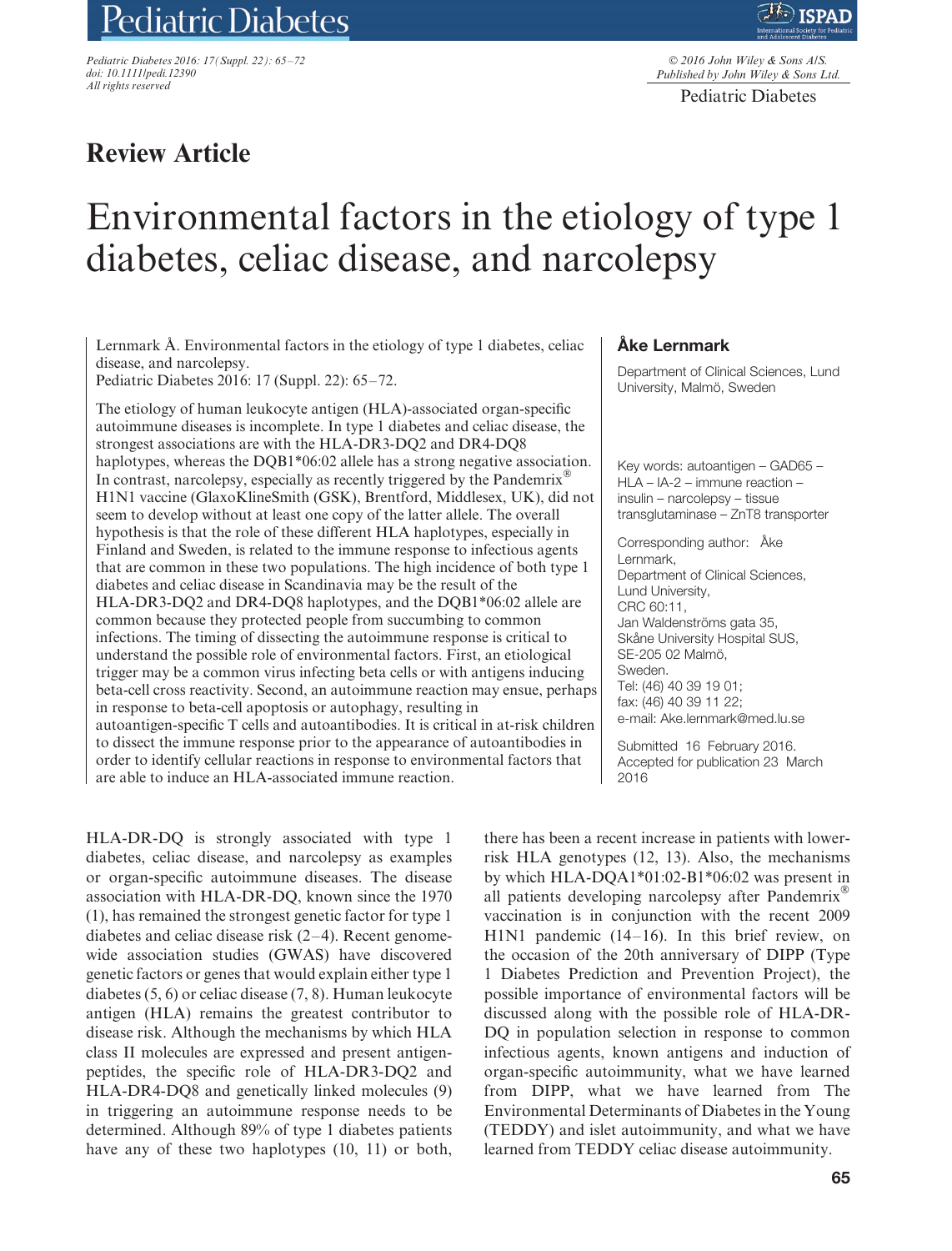# **Did HLA-DR-DQ class II heterodimers contribute to population selection and risk for autoimmunity?**

It is well known that HLA class II heterodimers bind specific peptides in its pocket that are related to infectious agents. The Scandinavian Peninsula was repopulated more than 9500 years ago after the last in-land ice receded (Fig. 1). The survival of these early inhabitants would be dependent on how their HLA-DR-DQ haplotypes were able to present viral and bacterial peptides to mount an immune response for survival. Heritability of susceptibility to several infectious diseases is an important aspect of the functional importance of HLA class II molecules (17). Hence, a lower risk of thoracic tuberculosis was found in carriers of DR3-DQ2.5 and DR7-DQ2.1. Carriers of DR8-DQ4 were at higher risk for thoracic tuberculosis (18). Tuberculosis is but one example of a well-documented infection that plagued people. DR3 as well as DR7 individuals are poor responders to measles. During thousands of years in the absence of antibiotics and vaccination, people survived on their own ability to mount an effective immune response to common virus infections, particularly those affecting children. Therefore, intuitively, the better the HLA class II presentation of viral peptides to T Cell Receptor (TCR) and subsequent T cell and antibody reactions to measles, rubella, rubeola, mumps etc., the greater the chance for survival. In addition, mothers with high titer antibodies to virus infections were more likely to protect their offspring from deadly viral infections during the first year of life, something that may have changed after the second World War (19). It may be speculated that the high haplotype frequencies of DR3-DQ2, DR4-DQ8, and DQ6.2 in the Finnish and Swedish populations were selected during evolution because they represented survival to common infectious diseases that plagued the early inhabitants of Scandinavia. HLA-DR-DQ types with poor protection, i.e., responding with low antibody titers, would die out. The HLA-DR3-DQ2, DR4-DQ8 haplotypes common in the Finnish and Swedish may be because of selection by survival to particular infectious agents. This needs to be taken into account when analyzing the possible role of HLA-DR-DQ in immune responses to infectious agents that may induce type 1 diabetes, celiac disease, or narcolepsy.

The study of HLA in type 1 diabetes and celiac disease may in part be complicated by the fact that the majority of studies have only included subjects with the disease. However, recent investigations in the DIPP (20) and TEDDY (21) studies indicate that the association with disease may be secondary to the association with the autoantibodies that precede the clinical onset. Hence, DR3-DQ2 is associated with the



Such associations between HLA and autoantibodies have previously also been observed at the time of clinical diagnosis (22, 23), but the increased risk of HLA-DR-DQ for islet autoantibodies as well as tissue transglutaminase autoantibodies (tTGA) (24) suggest that the importance of these class II molecules may rest with the ability to present autoantigen peptides to CD4+ T cells in order to induce an autoimmune response. The importance of the TEDDY-pilot studies DIPP (25), BABYDIAB (26), DAISY (27), and DiPiS (28) and the TEDDY study itself (29) underscore the importance to follow children at increased genetic risk from birth to disclose the time of seroconversion. As it is believed that autoantigen peptides are not presented spontaneously to induce autoimmunity, it is speculated that a trigger such as an environmental agent is needed. The etiological factor may be an environmental agent, but the contribution of other phenomena, such as beta-cell apoptosis or autophagy, cannot be excluded. So far, there is no evidence in type 1 diabetes that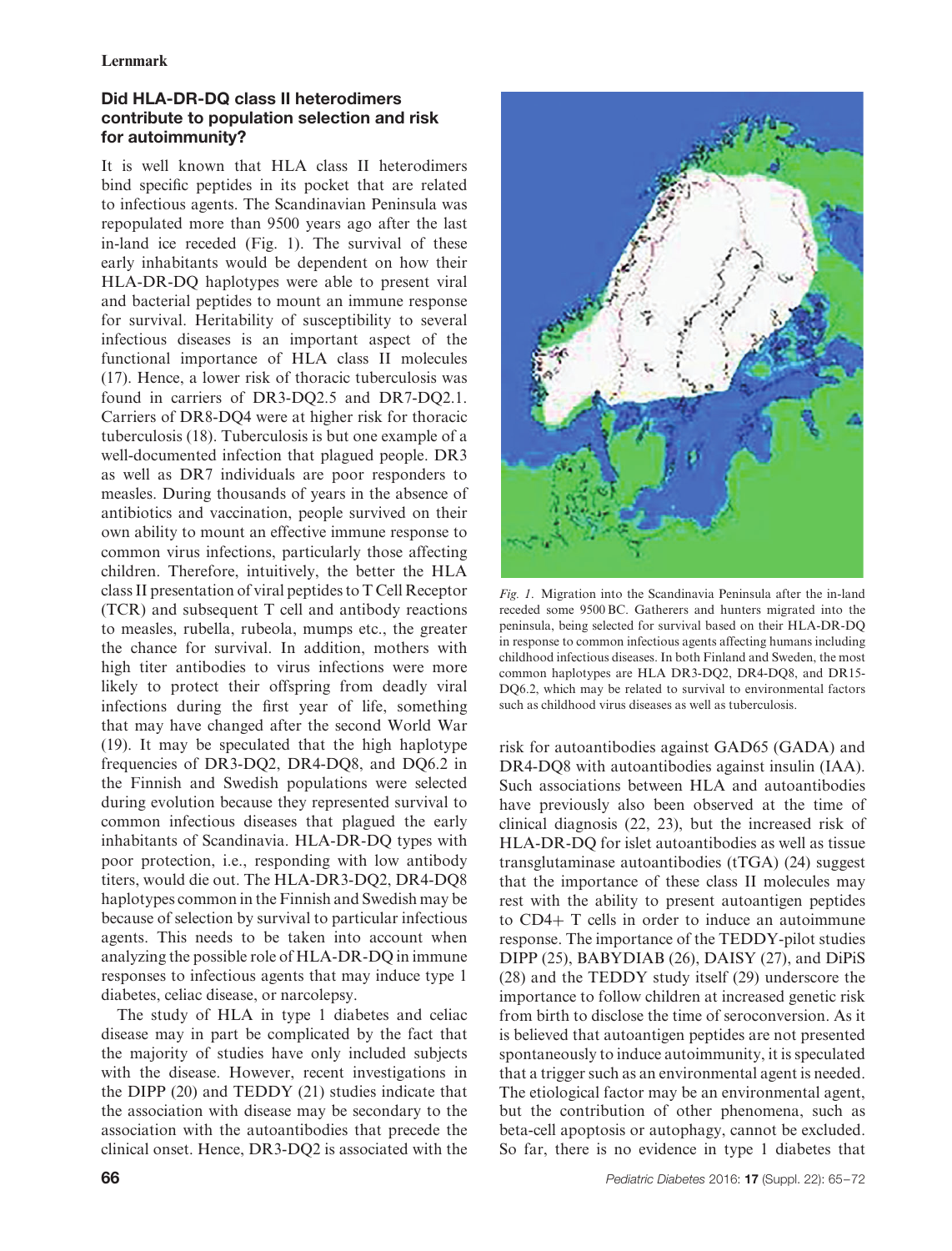| Apr2009                                                                      | Jun2009                                   | Oct2009                                                                         | Aug2010                                                                                              | Mar2013                                                                                                                          | Sep2014 |
|------------------------------------------------------------------------------|-------------------------------------------|---------------------------------------------------------------------------------|------------------------------------------------------------------------------------------------------|----------------------------------------------------------------------------------------------------------------------------------|---------|
| Outbreak of a<br>novel strain of<br><b>H1N1 Influenza</b><br>virus in Mexico | Considered a<br>pandemic by<br><b>WHO</b> | The Swedish<br>vaccination<br>campaign<br>using<br><b>Pandemrix®</b><br>started | <b>First reports</b><br>of increased<br>number of<br>narcolepsy<br>cases<br>following<br>vaccination | A connection between<br>vaccination and<br>narcolepsy was<br>confirmed by the<br><b>Swedish Medical</b><br><b>Product Agency</b> |         |

*Fig. 2*. Time line of the H1N1 pandemic in April 2009, the Swedish mass vaccination campaign (also taking place in Finland) with Pandemrix®, and the detection of patients with narcolepsy.

iatrogenic effects would explain the 2–5% increase in incidence rate that has been reported in Finland shortly after the second World War and in Sweden through registries established in the early 1980s (30, 31). A number of environmental exposures such as dietary factors, enteroviruses, and toxins as well as psychosocial factors have been considered throughout the years (32). In celiac disease, Sweden experienced a marked increased incidence rate in the 1980s after the recommendations on gluten intake were changed (33). The epidemic was thought in part to be because of a change among three factors within the area of infant feeding: amount of gluten given, age at introduction of gluten, and whether breastfeeding was ongoing or not when gluten was introduced. A more recent iatrogenic disease was the sudden increase in young children with narcolepsy following the vaccination in Finland and Sweden with Pandemrix, a H1N1 (swine flu) vaccine.

# **What did vaccine-induced narcolepsy tell us about organ-specific autoimmunity?**

In October 2009–March 2010, a mass vaccination campaign with Pandemrix took place in Sweden (Fig. 2). The mass vaccination may mimic HLAdependent association with an infectious disease. It is noted that it may not only be the H1N1 proteins in the vaccine but also the combination, for example, with the adjuvant shark liver oil (squalene) that was used. The outcome of the mass vaccination was a marked increase in young patients with narcolepsy both in Finland (14) and Sweden (15, 34). The two countries used the same vaccine, and all investigators found that the patients with Pandemrix-induced narcolepsy were positive for HLA-DQB1\*06:02. Heterozygocity was sufficient (16). Hence, it is a rare occasion to study the induction of an autoimmune disease directed against the hypocretin neurons in the hypothalamus that was induced by a vaccine of known composition, inducing disease only in HLA DQB1\*06:02 subjects. Although the autoantigen is yet to be identified, it was found that A/H1N1 antibody levels were higher among the *<*13 years old compared with patients who were older than 30 years (16). Being HLA-DQB1\*06:02 positive was associated with higher A/H1N1 antibody levels in both patients and controls (16). Further studies are needed, particularly to clearly identify the autoantigen involved as well as which virus protein (hemagglutinin, nucleoprotein, or NS1) might have been the primary trigger and the possible importance of a necessary second hit such as the adjuvant to trigger the DQB1\*06:02-dependent autoimmunity.

### **What have we learned from 20 years with DIPP?**

The DIPP study initiated in 1994 used novel technologies for rapid and reliable HLA typing of cord blood samples (35, 36). As the frequency of newly diagnosed children was primarily in families without type 1 diabetes, the newborn screening was focused on all children born whether or not there was a family member with type 1 diabetes (25). The two-step screening approach enhanced the sensitivity for type 1 diabetes risk in Finnish newborns up to 85.4%. In the children of the general population, 24% were identified for prospective follow-up, and it was expected that 2.6% would be diagnosed with type 1 diabetes before the age of 15 (25). The proportion of specific high-risk DR3-DQ2/DR4-DQ8; DR4-DQ8/DR4-DQ8, DR3- DQ2/DR2-DQ2, and DR8-DQ4/DR4-DQ8 genotypes in Finland represents about 5.5% of all newborn, and these genotypes would be found in 45–50% of the children who are diagnosed with type 1 diabetes by 15 years of age (37). The specific aim in DIPP was to test whether intranasally administered insulin would reduce progression to clinical onset (38). However, the data showed that in children with HLA-conferred susceptibility to diabetes, administration of nasal insulin, started soon after detection of autoantibodies, could not prevent or delay type 1 diabetes (39). The DIPP study has, on the other hand, generated a wealth of information on the pathogenesis, i.e., the progression of disease to clinical diagnosis once one or several autoantibodies have formed. This data include studies on the loss of beta-cell function in islet autoantibody-positive infants (40, 41). More interestingly for the present discussion was the analysis of which autoantibody was first detected during followup from 3 months of age and onwards (20). Three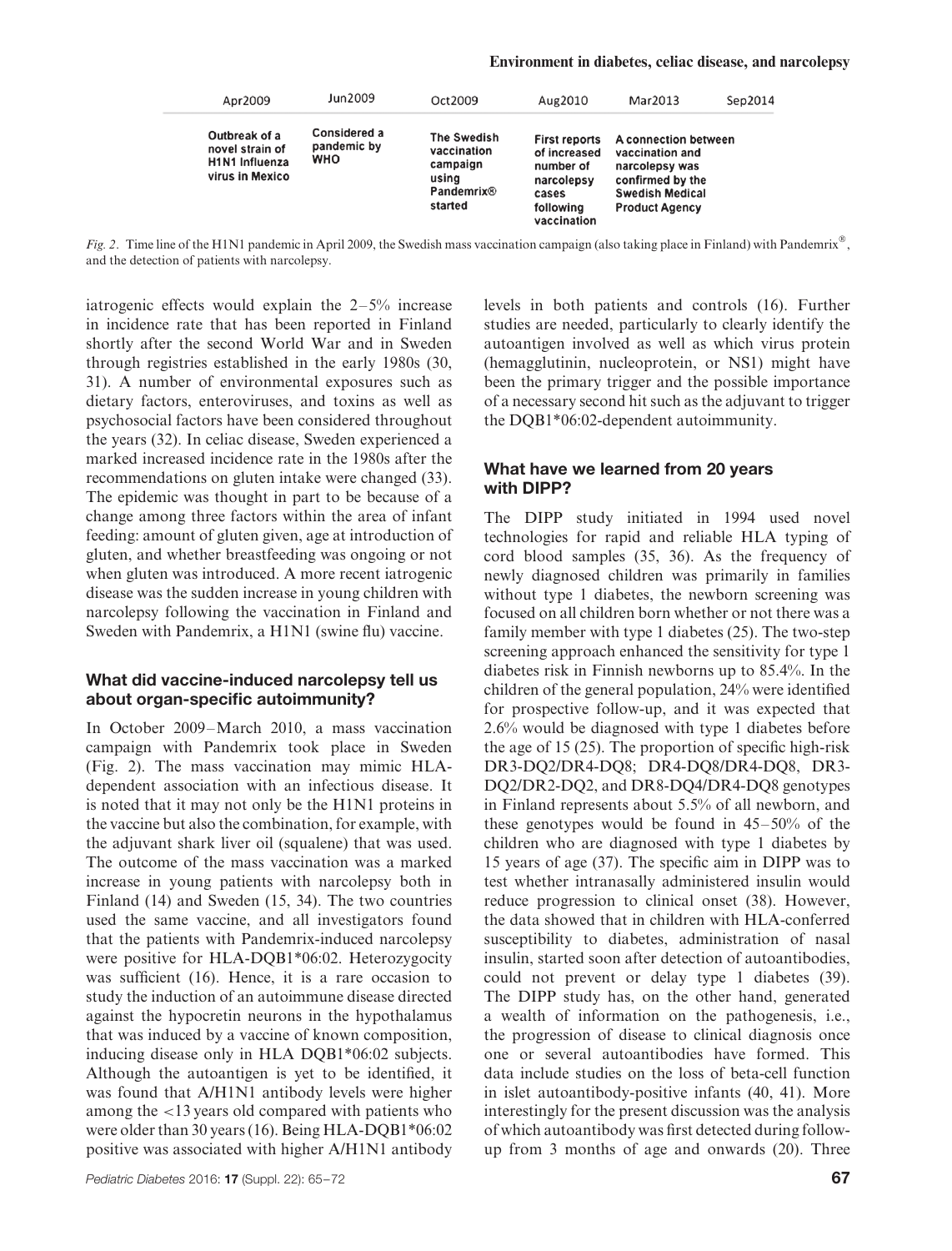

*Fig. 3*. Appearance of the first and second islet autoantibody in human leukocyte antigen (HLA)-high-risk children followed quarterly from 3 months of age. Note that the *y*-axis of the different panels is widely different. The patterns indicate that insulin antibodies (IAA) is the first autoantibody at young age, that GADA is appearing later, and that IA-2 (IA-2A) is less often seen as the first islet autoantibody. GAD65 autoantibodies (GADA) and IA-2A are commonly seen as the second autoantibody. Reproduced with permission from ref. (20).

patterns emerged (Fig. 3). The first was the early appearance of insulin antibodies (IAA) during the first years of life. The second was that GADA came later as the fist islet autoantibody. The third was that IA-2 (IA-2A) was less often the first islet autoantibody. These data clearly indicate that there may be two different triggers of islet autoimmunity. One pattern was the autoimmune response to insulin resulting in IAA during the first years of life. The second was GADA appearing later in life but with a tendency to sustain. These data suggest that much research on type 1 diabetes has followed the street light effect (42). Research has been looking were the light is, i.e., at the time of diagnosis, and thereby missing (i) the etiology prior to seroconversion and (ii) the pathogenesis once

islet autoimmunity has been established through the first persistent autoantibody, to be followed by a second, third, and fourth autoantibody heralding the clinical onset of disease (42).

# **What have we learned from TEDDY so far?**

While the DIPP study was launched in 1994, the TEDDY study began screening nearly 440 000 newborns in 2004 (37, 43). The newborn screening was successful, including more than 8600 children 3–4.5 months at their first visit. The strength of the study is that the inclusion criteria only encompassed four genotypes (additional genotypes were included in case the child had a first degree relative with the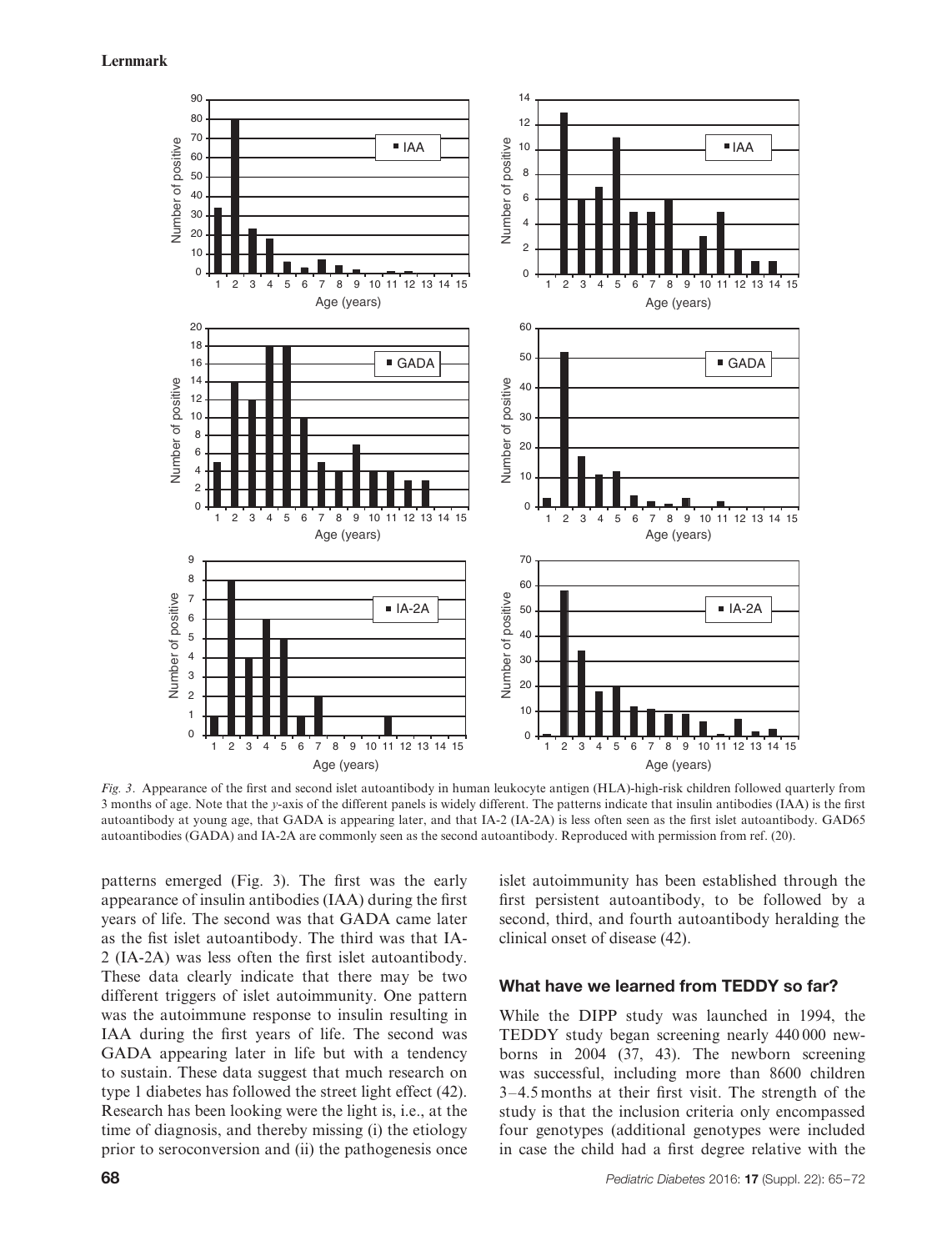

*Fig. 4*. Time of seroconversion in the TEDDY study. Number of subjects is shown in relation to the age of the child in months. Data are obtained from ref. (21).

disease, only 11% in TEDDY): DR3-DQ2/DR4-DQ8; DR4-DQ8/DR4-DQ8, DR3-DQ2/DR2-DQ2, and DR8-DQ4/DR4-DQ8. At the time of the DIPP's 20th anniversary, the TEDDY children were 4–10 years of age, and major observations have already been made (Figs. 4 and 5). Autoantibodies against insulin (IAA), GADA and IA-2A are measured in two different reference laboratories, and seroconversion is defined by persistence at two different visits and a positive score in both laboratories (44). The data in Fig 4 illustrate that the time of seroconversion in this group of children from the USA, Sweden, Finland, and Germany already occurred to the greatest extent at 1–3 years of age (21). However, a major finding was that the incidence rate of the first islet autoantibody differed by age and HLA genotype (21). Hence, the trigger for IAA occurred early in life and primarily in children positive for DR4- DQ8. It is noted that the incidence rate for IAA tapers off with increasing age as if children acquire protection against a hypothetical trigger with increasing age. GADA as the first islet autoantibody follows a different pattern. This islet autoantibody appeared later. There is no decline in GADA incidence rate; rather, it seems to remain stable through the years of follow-up. GADA as the first islet autoantibody seems to primarily affect children with the DR3-DQ2 haplotype.

The major lessons to be learned from TEDDY are analyses of samples and questionnaire information obtained prior to seroconversion. The observation that IAA only and GADA only may be related to two different HLA risk haplotypes will make it necessary to reconsider the original hypothesis of one environmental trigger resulting in islet autoimmunity. Instead, two different etiological phenomena will have to be entertained, one for HLA DR3- DQ8 and another for HLA-DR4-DQ8. Interestingly enough, when parents were asked if they had given their child probiotics, it turned out that probiotic supplementation at the age of 0–27 days was associated with a decreased risk of islet autoimmunity when

#### **Environment in diabetes, celiac disease, and narcolepsy**

compared with probiotic supplementation after 27 days or no probiotic supplementation (45). Children with the DR3/4-DQ2/8 genotype had the strongest response to early probiotics (45). These data support the notion that a number of environmental determinants may affect the risk for a first islet autoantibody.

# **What have we learned from studying celiac disease in TEDDY?**

Using the HLA DR3-DQ2/DR3-DQ2 and the DR3- DQ2/DR4-DQ8 genotypes as inclusion criteria in TEDDY in children from the general population opened the study for the two highest genetic risk groups of celiac disease. In TEDDY, autoantibodies to tTGA were used to screen all TEDDY children at 4 years of age. The fact that more TEDDY children had tTGA than islet autoantibodies and more children in fact were diagnosed with celiac disease allowed the investigators to analyze tTGA in all samples obtained prior to the fourth year sample in order to identify the visit where seroconversion was found to have taken place (46). The data demonstrated that TEDDY children with the HLA DR3-DQ2, especially homozygotes, were found to be at high risk for tTGA and celiac disease. There were 2% in the DQ4/8 genotype, 9% in DQ8/8, and 11% in DQ2/8 but 26% in the DQ2/2 children. The higher risk in Sweden than in other countries emphasizes the importance of identifying environmental factors associated with celiac disease (46). Such environmental factors may include, but are not limited to, gluten and may include virus infections as well. For example, the amount of gluten consumed until 2 years of age increased the risk of celiac disease at least twofold in TEDDY DR3-DQ2 children (47). The timing of the first introduction of gluten was not a risk factor for tTGA (48). The TEDDY data (46) suggest that a total of 300 TEDDY children are on a gluten-free diet. This fact will allow the TEDDY investigators to ask if the risk for a first islet autoantibody is affected. There are about 20 children with islet autoantibodies also on a gluten-free diet. What will be their risk for type 1 diabetes? Hence, studying tTGA and celiac disease in TEDDY is a unique opportunity to disclose which environmental factors are involved in triggering celiac disease autoimmunity. It will also be possible to determine the natural history of progression from tTGA induction until the diagnosis of celiac disease.

### **Conclusion**

The appearance of islet autoantibodies as biomarkers of type 1 diabetes and tTGA of celiac disease has made it possible to restructure the research design of the disease etiology and pathogenesis. The DIPP and the TEDDY studies have identified a large number of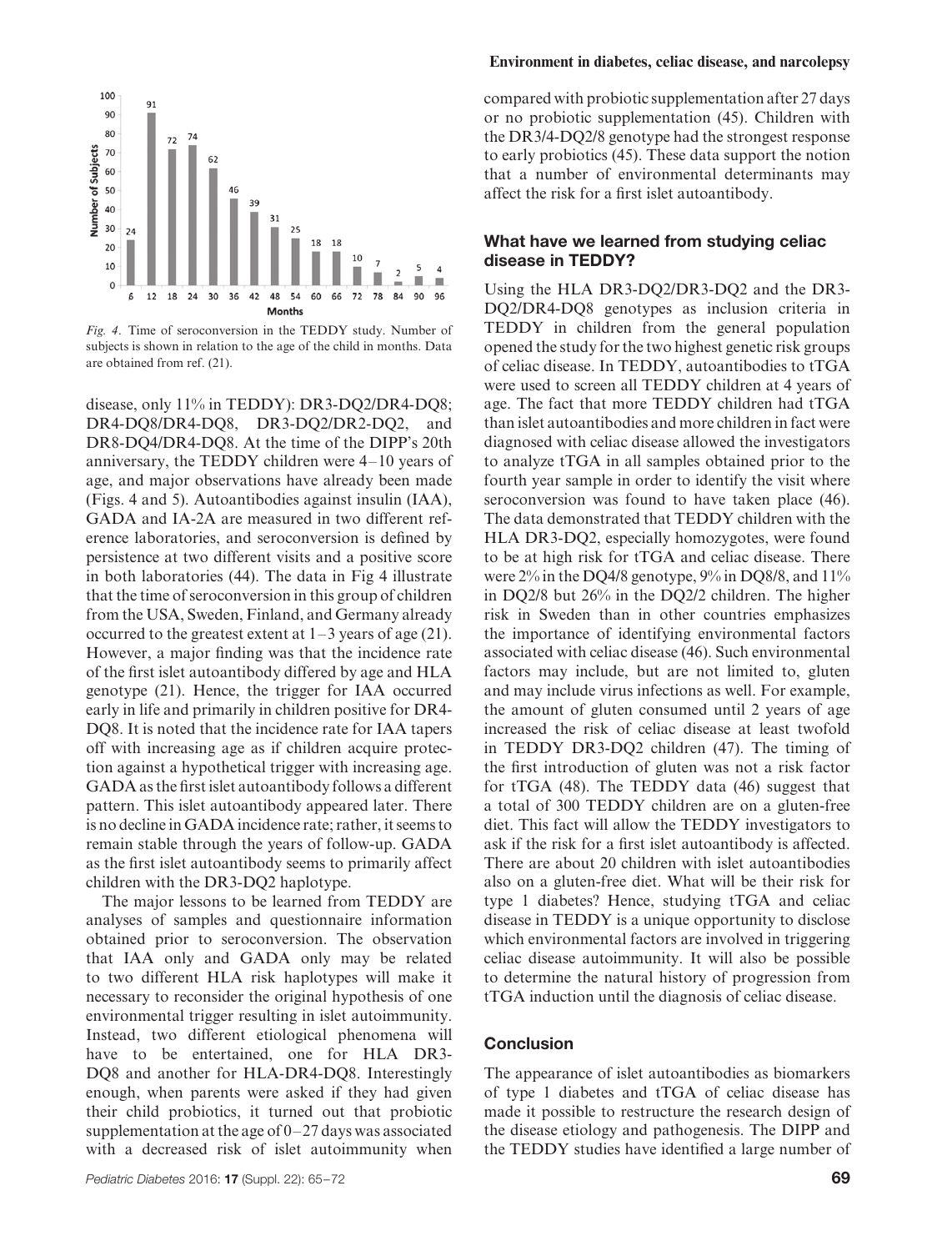#### **Lernmark**



*Fig. 5*. Incidence of insulin autoantibodies (IAA) (filled squares) and GAD65 autoantibodies (GADA) (filled circles) in TEDDY children of four different genotypes as indicated. Note that children with DR4-DQ8 are predominantly IAA and children with DR3-DQ2 predominantly GADA positive. IAA appeared early and GADA later. Children with both IAA and GADA as the first autoantibody are also shown (filled triangles). Reproduced with permission from ref. (21).

children with the DR4-DQ8 haplotypes who tended to develop IAA during the first 2–3 years of life. In children with the DR3-DQ2 haplotype, GADA was the first autoantibody, but they tended to appear later and showed indications of a stable incidence rate while that of IAA decreased with increasing age. tTGA autoantibodies also developed earlier, and the overlap between the markers and their associated diseases was limited. Both DIPP and TEDDY have large sample repositories, and it should prove useful to analyze samples prior to seroconversion to detect environmental factors that are able to trigger either islet or celiac disease autoimmunity. It is a testable hypothesis that a trigger may not be alone. A combination of two triggers, such as a large amount of gluten in conjunction with a virus infection, may be the trigger of an immune response to tTGA.

# **Acknowledgements**

The author is indebted to colleagues in the TEDDY study and all the children and their families who continue to come to the clinics to help uncover the etiology and pathogenesis of type 1 diabetes and celiac disease.

The research in the authors' laboratory is supported in part by grants from the European Foundation for the Study of Diabetes (EFSD), the National Institutes of Health (DK63861), Swedish Research Council, and the Diabetesfonden.

#### **References**

- 1. Nerup J, Platz P, Andersen OO et al. HL-A antigens and diabetes mellitus. Lancet 1974: 2: 864–866.
- 2. Bach JF, Caillat-Zucman S, Garchon HJ, Timsit J, BOITARD C. Mechanisms and significance of HLA type I diabetes association. Res Immunol 1991: 142: 485–486.
- 3. Topp JA. Genetic control of autoimmunity in type 1 diabetes. Immunol Today 1990: 11: 122–129.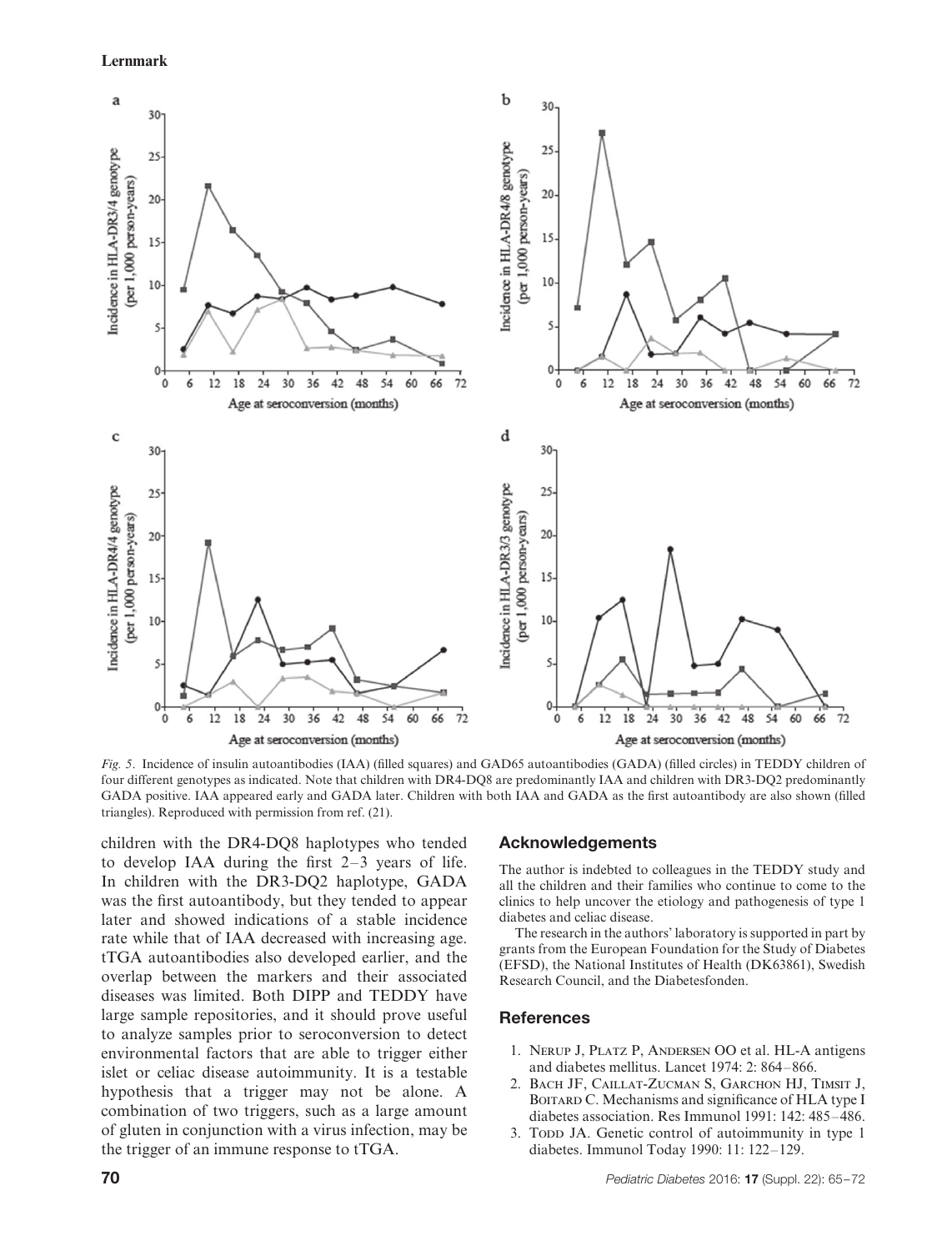#### **Environment in diabetes, celiac disease, and narcolepsy**

- 4. Thorsby E, Lie BA. HLA associated genetic predisposition to autoimmune diseases: genes involved and possible mechanisms. Transpl Immunol 2005: 14: 175–182.
- 5. Concannon P, Rich SS, Nepom GT. Genetics of type 1A diabetes. N Engl J Med 2009: 360: 1646–1654.
- 6. Polychronakos C,Li Q. Understanding type 1 diabetes through genetics: advances and prospects. Nat Rev Genet 2011: 12: 781–792.
- 7. Hadley D, Hagopian W, Liu E et al. HLA-DPB1\*04:01 protects genetically susceptible children from celiac disease autoimmunity in the TEDDY study. Am J Gastroenterol 2015: 110: 915–920.
- 8. Romanos J, van Diemen CC, Nolte IM et al. Analysis of HLA and non-HLA alleles can identify individuals at high risk for celiac disease. Gastroenterology 2009: 137: 834–840, 840.e1-3.
- 9. Djilali-Saiah I, Benini V, Daniel S, Assan R, BACH JF, CAILLAT-ZUCMAN S. Linkage disequilibrium between HLA class II (DR, DQ, DP) and antigen processing (LMP, TAP, DM) genes of the major histocompatibility complex. Tissue Antigens 1996: 48: 87–92.
- 10. Sanjeevi CB, Lybrand TP, DeWeese C et al. Polymorphic amino acid variations in HLA-DQ are associated with systematic physical property changes and occurrence of IDDM. Members of the Swedish Childhood Diabetes Study. Diabetes 1995: 44: 125–131.
- 11. Delli AJ, Vaziri-Sani F, Lindblad B et al. Zinc transporter 8 autoantibodies and their association with SLC30A8 and HLA-DQ genes differ between immigrant and Swedish patients with newly diagnosed type 1 diabetes in the Better Diabetes Diagnosis study. Diabetes 2012: 61: 2556–2564.
- 12. Fourlanos S, Varney MD, Tait BD et al. The rising incidence of type 1 diabetes is accounted for by cases with lower-risk human leukocyte antigen genotypes. Diabetes Care 2008: 31: 1546–1549.
- 13. RESIC-LINDEHAMMER S, LARSSON K, ORTQVIST E et al. Temporal trends of HLA genotype frequencies of type 1 diabetes patients in Sweden from 1986 to 2005 suggest altered risk. Acta Diabetol 2008: 45: 231–235.
- 14. Partinen M, Saarenpaa-Heikkila O, Ilveskoski I et al. Increased incidence and clinical picture of childhood narcolepsy following the 2009 H1N1 pandemic vaccination campaign in Finland. PLoS One 2012: 7: e33723.
- 15. Szakacs A, Darin N, Hallbook T. Increased childhood incidence of narcolepsy in western Sweden after H1N1 influenza vaccination. Neurology 2013: 80: 1315–1321.
- 16. Lind A, Ramelius A, Olsson T et al. A/H1N1 antibodies and TRIB2 autoantibodies in narcolepsy patients diagnosed in conjunction with the Pandemrix vaccination campaign in Sweden 2009–2010. J Autoimmun 2014: 50: 99–106.
- 17. COOKE GS, HILL AV. Genetics of susceptibility to human infectious disease. Nat Rev Genet 2001: 2: 967–977.
- 18. Kettaneh A, Seng L, Tiev KP, Toledano C, Fabre B, Cabane J. Human leukocyte antigens and susceptibility to tuberculosis: a meta-analysis of case–control studies. Int J Tuberc Lung Dis 2006: 10: 717–725.
- 19. VISKARI H, LUDVIGSSON J, UIBO R et al. Relationship between the incidence of type 1 diabetes and maternal

enterovirus antibodies: time trends and geographical variation. Diabetologia 2005: 48: 1280–1287.

- 20. Ilonen J, Hammais A, Laine AP et al. Patterns of betacell autoantibody appearance and genetic associations during the first years of life. Diabetes 2013: 62: 3636–3640.
- 21. Krischer JP, Lynch KF, Schatz DA et al. The 6 year incidence of diabetes-associated autoantibodies in genetically at-risk children: the TEDDY study. Diabetologia 2015: 58: 980–987.
- 22. Graham J, Hagopian WA, Kockum I et al. Genetic effects on age-dependent onset and islet cell autoantibody markers in type 1 diabetes. Diabetes 2002: 51: 1346–1355.
- 23. Knip M, Kukko M, Kulmala P et al. Humoral betacell autoimmunity in relation to HLA-defined disease susceptibility in preclinical and clinical type 1 diabetes. Am J Med Genet 2002: 115: 48–54.
- 24. Liu E, Lee HS, Agardh D. Risk of celiac disease according to HLA haplotype and country. N Engl J Med 2014: 371: 1074.
- 25. Nejentsev S, Sjoroos M, Soukka T et al. Populationbased genetic screening for the estimation of type 1 diabetes mellitus risk in Finland: selective genotyping of markers in the HLA-DQB1, HLA-DQA1 and HLA-DRB1 loci. Diabet Med 1999: 16: 985–992.
- 26. Ziegler AG, Hummel M, Schenker M, Bonifacio E. Autoantibody appearance and risk for development of childhood diabetes in offspring of parents with type 1 diabetes: the 2-year analysis of the German BABYDIAB Study. Diabetes 1999: 48: 460–468.
- 27. Rewers M, Bugawan TL, Norris JM et al. Newborn screening for HLA markers associated with IDDM: diabetes autoimmunity study in the young (DAISY). Diabetologia 1996: 39: 807–812.
- 28. Larsson K, Elding-Larsson H, Cederwall E et al. Genetic and perinatal factors as risk for childhood type 1 diabetes. Diabetes Metab Res Rev 2004: 20: 429–437.
- 29. Group TS. The Environmental Determinants of Diabetes in the Young (TEDDY) study: study design. Pediatr Diabetes 2007: 8: 286–298.
- 30. Patterson CC, Dahlquist GG, Gyurus E, Green A, Soltesz G. Incidence trends for childhood type 1 diabetes in Europe during 1989–2003 and predicted new cases 2005–20: a multicentre prospective registration study. Lancet 2009: 373: 2027–2033.
- 31. Dahlquist G, Blom L, Holmgren G et al. The epidemiology of diabetes in Swedish children 0–14 years – a six-year prospective study. Diabetologia 1985: 28: 802–808.
- 32. Akerblom HK, Knip M. Putative environmental factors in type 1 diabetes. Diabetes Metab Rev 1998: 14:  $31-67$ .
- 33. Ivarsson A, Persson LA, Nystrom L et al. Epidemic of coeliac disease in Swedish children. Acta Paediatr 2000:  $89 \cdot 165 - 171$
- 34. Persson I, Granath F, Askling J, Ludvigsson JF, Olsson T, Feltelius N. Risks of neurological and immune-related diseases, including narcolepsy, after vaccination with Pandemrix: a population- and registrybased cohort study with over 2 years of follow-up. J Intern Med 2014: 275: 172–190.